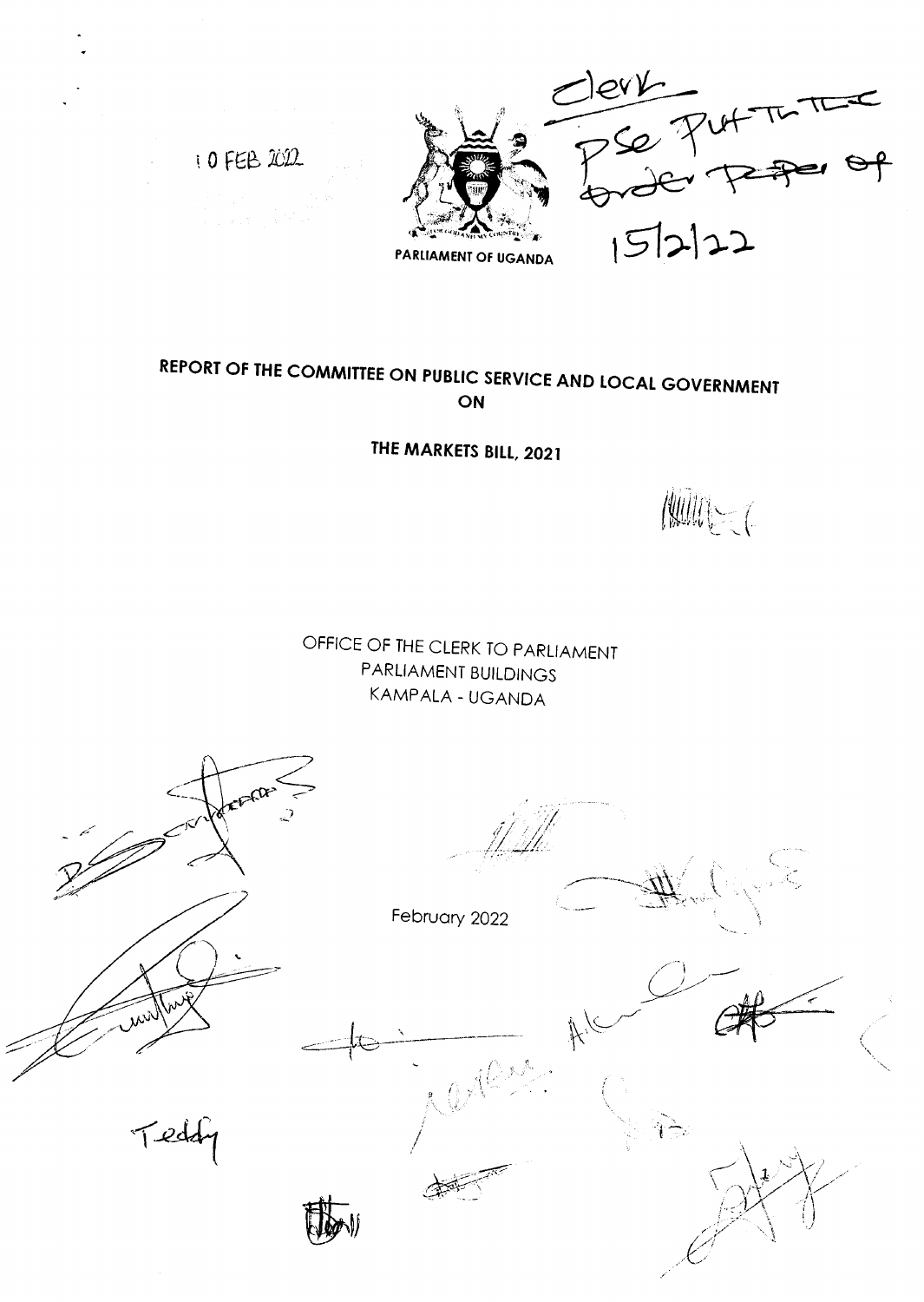| <b>TABLE OF CONTENT</b>                           | Page |
|---------------------------------------------------|------|
|                                                   |      |
|                                                   |      |
|                                                   |      |
|                                                   |      |
|                                                   |      |
|                                                   |      |
| 3.0 Committee's Observations and recommendations5 |      |
|                                                   |      |
|                                                   |      |

 $\text{Aut}(\text{I})$  $\ddot{\phantom{0}}$ 

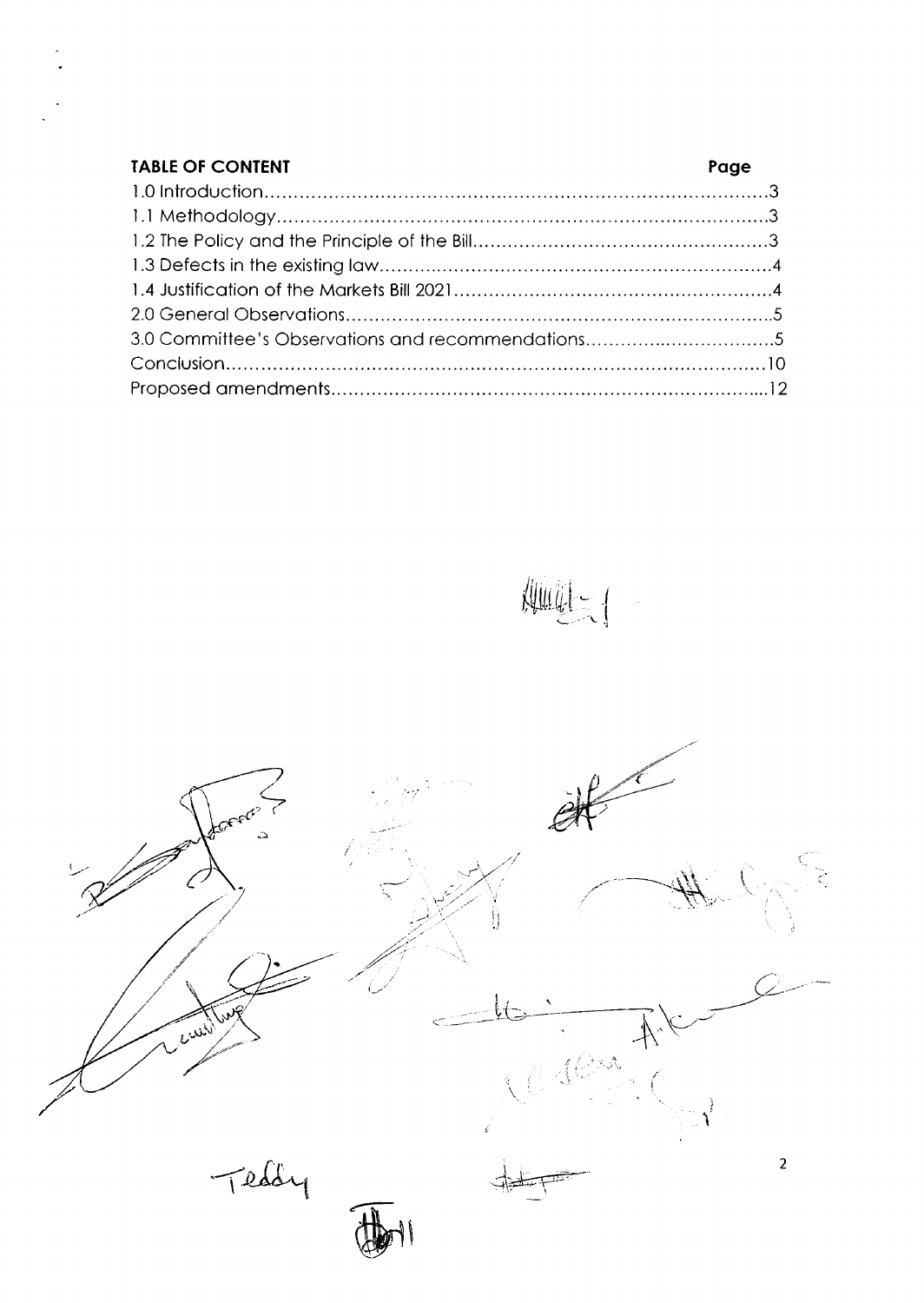# I.O INTRODUCTION.

# Rt. Hon. Speoker

The Morkets Bill, 2021 wos reod for the first time on 7rh December 2021 ond it wos referred to the Committee on Public Service ond Locol Government in occordonce with Rules 129 of the Rules of Procedure of Porlioment. The Committee on Public Service ond Locol Government hos exomined the Bill in detoil, mode inquiries ond in occordonce to Rule 129 presents this report with observotions ond recommendotions to this House.

# I.1 METHODOLOGY

The Committee held consultotive meetings, reviewed some literoture, consulted relevont lows, ond received submissions from the following stokeholders:

- o) The Mover of the Bill, Hon. Rwobushoijo Morgoret
- b) The Ministry of Locol Government
- c) Kompolo Copitol City Authority (KCCA)
- d) Ugondo Morkets ond Allied Workers Union
- e) Privote Morkets Owners

 $\mathbb{Z}$  and  $\mathbb{Z}$  if  $\mathbb{Z}$ I  $\hat{\mathcal{O}}$ 

"-:t. 't

The Committee hereby presents its findings, recommendations and proposed omendments.

# 1.2 THE POLICY AND THE PRINCIPLES OF THE BILL

Most morkets in Ugondo were estoblished between the lote 1950s ond eorly l96Os under the Mqrket Act Cop 94 of 1942. Overtime. the copocities of these markets have been overtaken by the increasing urban population growth ond the tremendous increose in the number of morket vendors in oll urbon morkets.

Aport from the newly constructed morkets in some Municipolities, most Morket lnfrostructures ore dilopidoted ond connot sustoin o comfortoble working environment leoding to the development of illegol Morkets in rood reserves, roadsides and open public spaces.

Most of the markets today have small Market Trader Associations organized  $\mathcal{C}$  commodity lines for purposes of engaging the Local Governments to offer them better services and to create an enabling nvironment for them to operote; however, the interfoce between these Morket Associotions ond the Locol Governments in monoging the morket hos not been easy. This poses a strain on Local Governments.

 $\pm \frac{1}{2}$ 

 $\leq$ 

 $-$ a $\Omega$ 

)

 $\frac{1}{2}$ 

. نخ م

t)

 $\mathbb{Z}$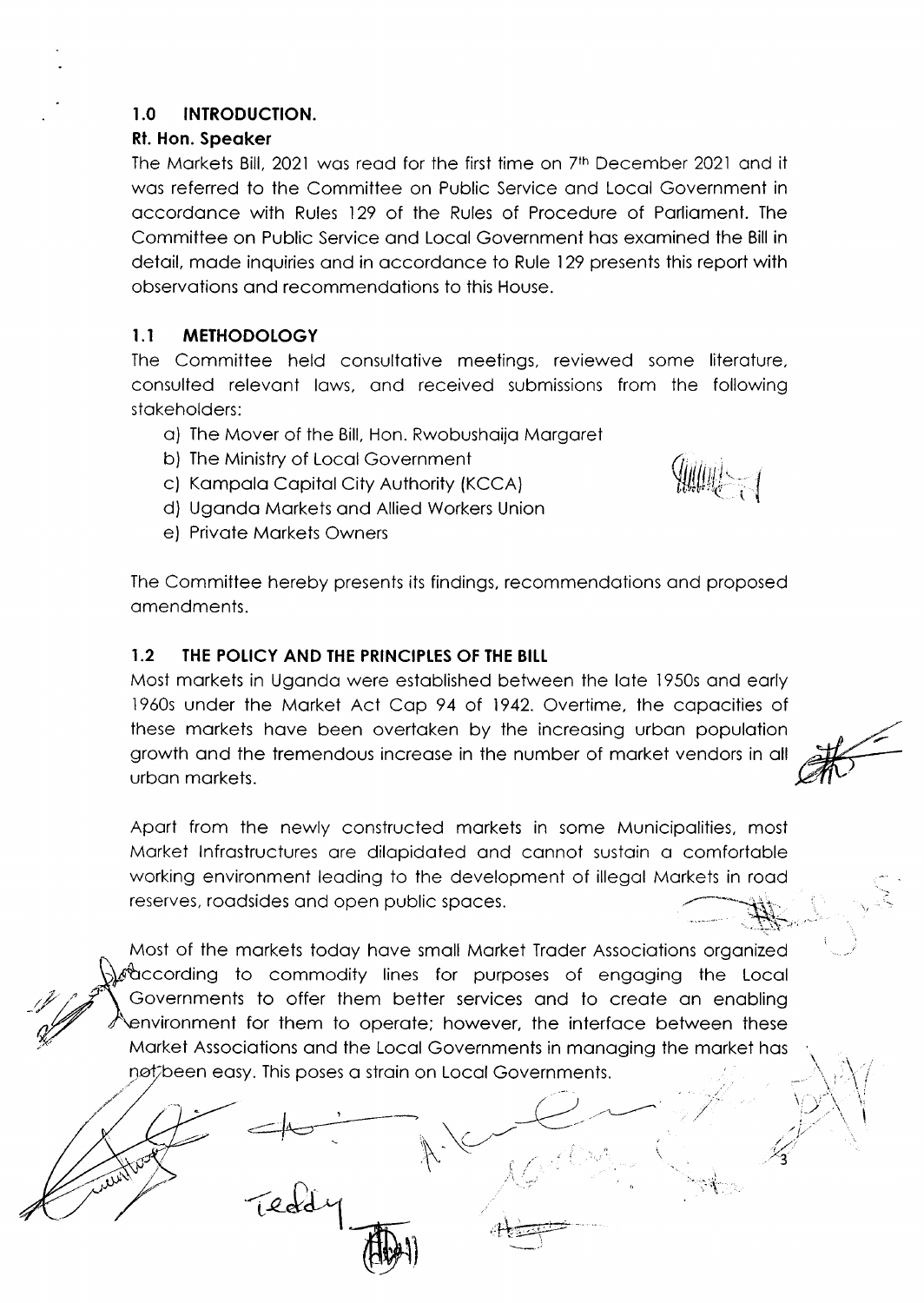Under the Kompolo Copitol City Act, 2010 Kompolo Copitol City Authority (KCCA) is mondoted to estoblish Morkets within the Copitol City ond devolve the odministrotion of Morkets to Division Urbon Councils; Yet the Locol Governments Act, Cop. 243, provides for Locol Governments to estoblish ond odminister morkets in their respective oreqs of lurisdictions. Given thot the Copitol City hos o seporote Ministry responsible for its offoirs different from thot of Locol Governments, there is need to streomline ond hormonize the implementation of Markets by the two Ministries and enhances coordination. The Bill seeks to oddress the odministrotive uniqueness of Kompolo Copitol City Authority to focilitote colloborotion between the Ministry of Locol Governments qnd the Ministry for Kompolo Copitol City Authority.

### 1.3 DEFECTS IN THE EXISTING LAW

The current Markets Act presents the following defects:

- o) The Act does not provide o cleor definition of o Morket;
- b) The current Morkets Act puts restrictions on Privote individuols, Componies ond Associotions from owning or estoblishing morkets.
- c) The Act does not oddress the current needs of Morket Development, Monogement ond Administrotion thot hove evolved overtime.
- d) The Act does not coter for the significont impoct of Urbonizotion ond Population Growth on the Markets in the decades that followed independence, with the number of Vendors increosing significontly. Such growth has placed increased pressure on internal systems of Governonce in Morkets.
- e) There is no provision for cleor Regulotion of Revenue Collection ond Administrotion; ond with no requirement for registrotion of vendors to ease revenue collection.
- f) The Act prohibits any other Person or Authority other than the District Administrotion, o Municipol Council ond o Town Council within their jurisdictions from estoblishing ond mointoining o Morket.

# 1.4 JUSTIFICATION OF THE MARKETS BILL, 2021

Ihe Bill seeks to oddress the gops ond limitotions thot hove been identified in the current low by strengthening the Morkets Regulotion, Monogement ond Administrotion by providing for:

- o) Repeoling ond Replocing the Morkels Act, Cop. 94;
- b) Alignment of the Low on Morkets to the current needs of Morket Development, Management and Administration that have evolved overtime;

To provide for harmony and co-existence between Local Authorities, rket Operators and Vendors including the determination of Market

> $\mathbb{R} \subset$  $\mathbf{V}^{\infty}$  . The  $\mathcal{I}$

**HPEA** 

 $\frac{1}{\sqrt{2}}$ 

**itulity and in the film** 

 $\langle \cdot \rangle$ 

4

i t,

eth

t

أللار.

-  $\frac{1}{2}$ I

 $\downarrow$  --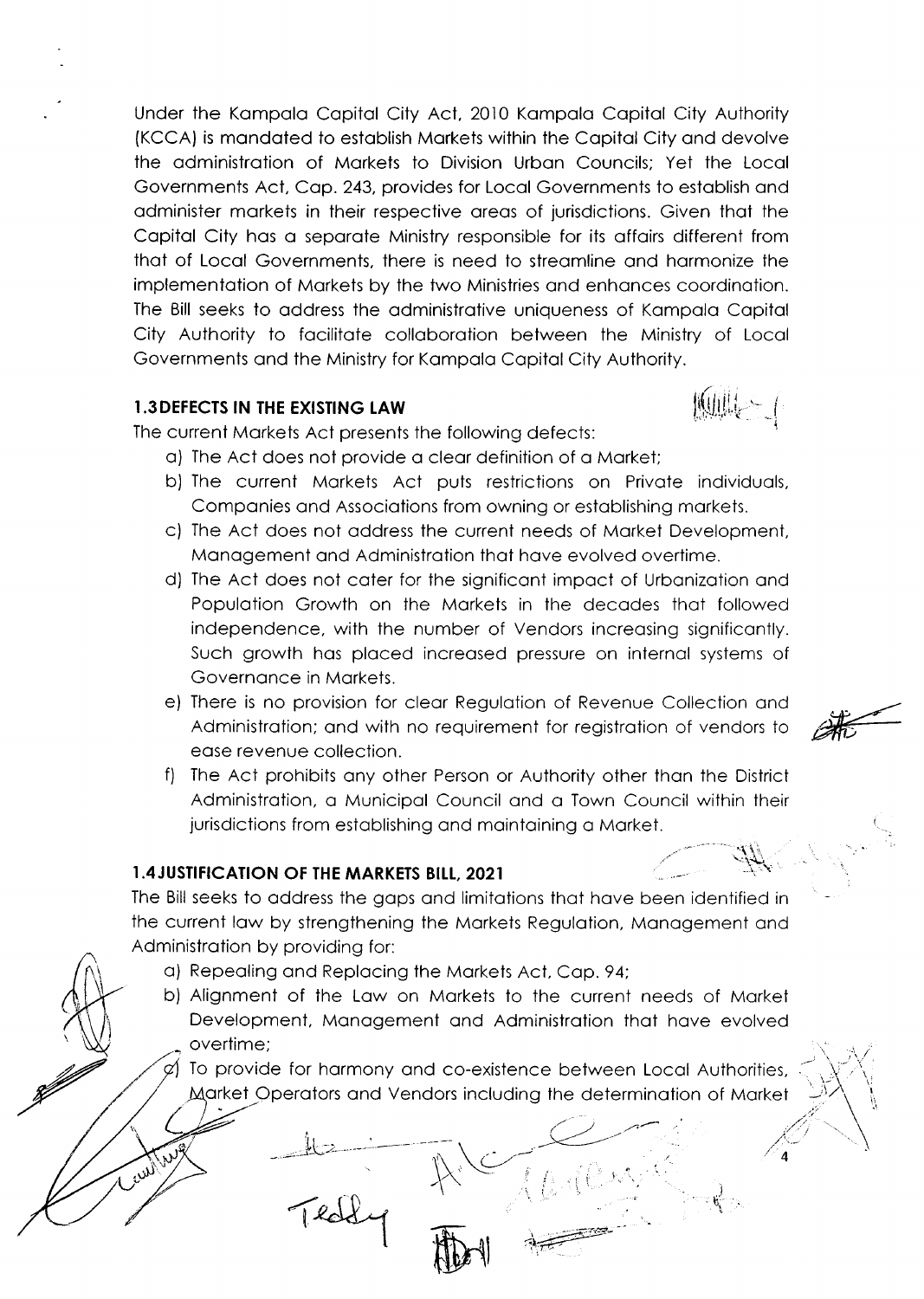fees ond Revenue collection, Monogement of vendors, involvement of vendors in the offoirs of Morkets ond providing for the Registrotion of vendors;

- d) Estoblishment ond Monogement of Morkets by Locol Governments ond Privote Persons;
- e) Formotion of Morket Monogement Committees for oll morkets;
- f) Licensing of Privote Morkets by Locol Governments;
- g) Requiring Locol Governments to register oll Morkets within their oreo of jurisdiction;
- h) Requiring Morket Operotors to register oll Vendors;
- i) Involvement of market vendors in the management of the affairs of morkets through estoblishing the Morket Monogement Committees for oll morkets which sholl run the offoirs of morkets in Ugondo;
- j) Empowering the Minister responsible for Locol Governments to oversee the operotions of Morkets in Ugondo ond to moke Rules ond Regulations for the better carrying into effect the purposes of the Act;  $\subset$ 't .

# 2.0 GENERAL OBSERVATIONS

The Morkets Bill 2021 hos been prepored in consultotion with the Ministry of Locol Government ond Kompolo Copitol City Authority to provide for the following:

- o) Definition of o Morket to toke core of the vqrious forms, types ond cotegories of Morkets;
- b) Estoblishment qnd Monogement of Morkets by Locol Governments ond Privote persons;
- c) Licensing of Privote morkets by Locol Governments;
- d) Locol Governments to register oll Morkets within their oreo of jurisdiction;
- e) Locol Authorities ond Morket Operotors to register oll Vendors;
- f) Involvement of Market Vendors in the management of the affairs of Morkets through estoblishing the Morket Monogement Committees for oll Mqrkets to run the offoirs of morkets;
- $\frac{dV}{dt}$

 $\mathcal{L}$ \. 't

 $\mathbb{R}^{n+1}$ 

,

 $\vee$ 

;<br>;  $\mathscr{A}$ -.7

5

,!  $\langle t \rangle$ 

g) Empowering the Minister responsible for Locol Governments to oversee the operotions of Morkets ond to moke Rules ond Regulotions for the better corrying into effect the purposes of the Act; ..-.- ة .<br>بالمباني

# 3.0 COMMITTEE'S OBSERVATIONS AND RECOMMENDATIONS. 3.1 lnterpretotion

-r-l€'

(

**\\*** 

The Committee noted that the definition of "private market" and "vendor" in the Bill is not cleor. The Bill defines o "Privote Morket" os o morket estoblished and ligensed in accordance with this Act a "Vendor" as a person registered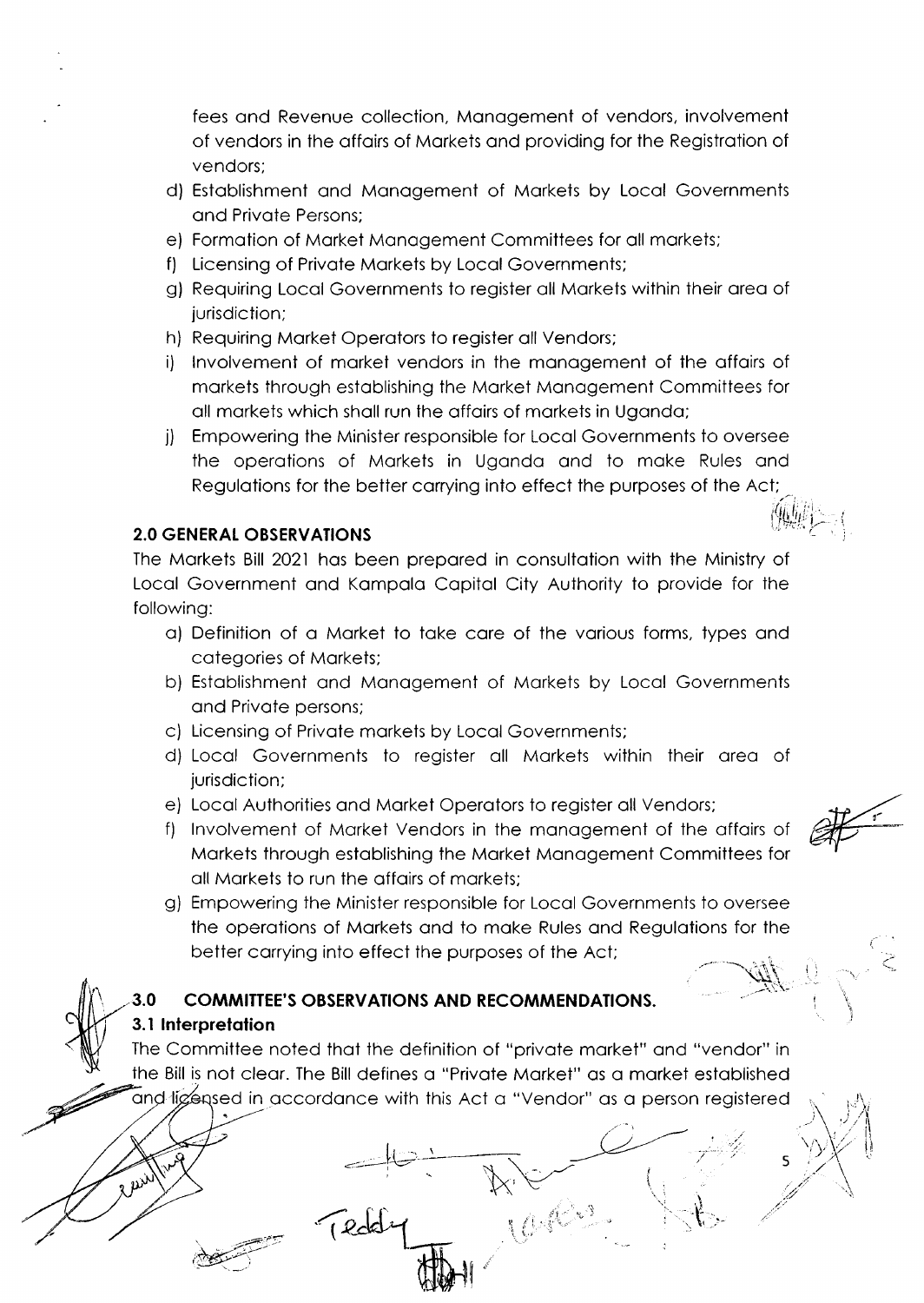in accordance with this Act to carry out business in the market. The Bill further restricts the Minister to the Minister responsible for Local Government and not taking into the fact that some markets are in Kampala Capital City Authority. The Committee therefore recommends the definition of the "Minister" should include the Minister responsible for Kampala Capital City where applicable.

The Committee shall propose an amendment at Committee stage on Clause 1 for clarify the definition of "private market" and "vendor" in the Bill and further introduce new clause that has been inserted in the Bill after Clause 6 providing for a market master to administer public markets.

### 3.2 Clause 4: Establishment of public markets

In accordance with the Local Government Act and the Kampala Capital City Act 2010, the mandate to establish public markets lies with the respective local governments within their areas of jurisdiction. The Committee observed that clause 4 seeks to augment that. In addition, the clause stipulates the procedure and processes for establishing public markets to ensure clarity.

In order to address the controversies that surround land ownership where markets are established, clause 4(2) seeks to require local government councils to resolve issues relating to land ownership and other land user rights, among other requirements, before a council resolution is made to establish markets.

The Committee shall propose an amendment at Committee stage on Clause 4 for clarity

### 3.3 Clause 6 Establishment of the private markets

Clause 6 seeks to regulate the establishment of private markets and the application procedures, stipulating the application related timelines and appeal mechanisms. The Committee observed that Private markets have not been regulated before and this clause provides for regulation. The Committee further observed availability of land availability is important and should form part of the particulars when applying to establish private markets. The Committee also noted that clause 6 (5) provide for appeal to the Minister in case of refusal to establish a private market. The Committee observed that this provision denies the applicants the rule of natural justice. Where the applicant is a legal person, there is need of proof that that company is registered in Uganda.

The Committee shall propose an amendment at the Committee stage to apply for to court seeking redress.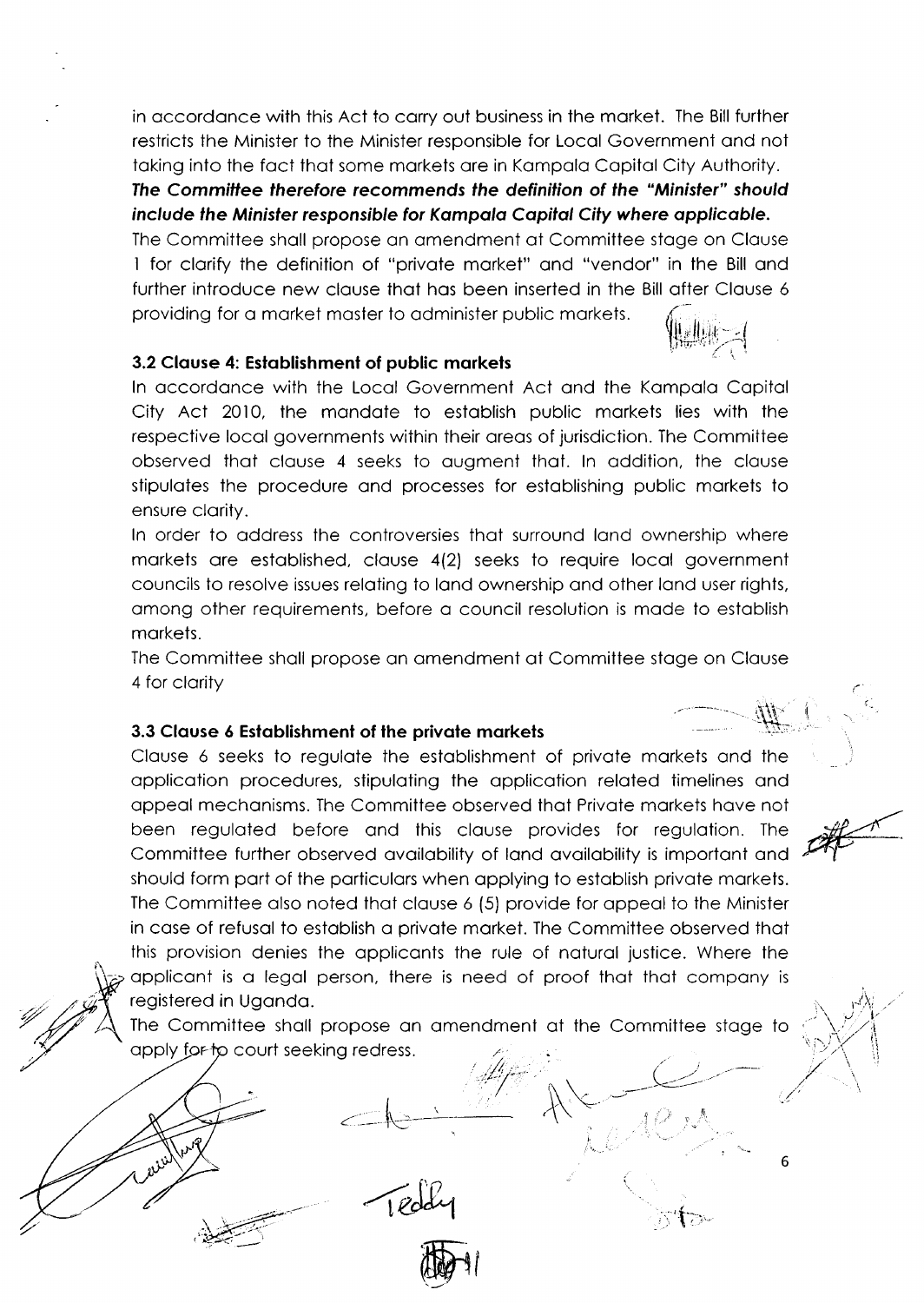### The Committee recommends

- a) There is need for a provision of land availability as a condition for establishing of private market. The Committee shall propose an amend at Committee stage
- b) There is need to provide a provision natural justice in case the Minister rejects an application to establish a private market

## 3.4 New Clause 7 Gazettement of Markets

The Committee noted that once a market had been licensed, there is need to inform the general public of the existence of the market.

The Committee shall propose an amendment at the Committee stage to insert the new clause 7 to cater for gazettement of markets.

# 3.5 Clause 8: Conditions of Grant of Licence

Clause 8 highlights the prerequisites for social protection which are access to the market by persons with disabilities, baby care and nursing centres, separate toilets for men, women and persons with Disabilities. The Committee observed that the conditions exclude parking areas for motor vehicles.

The Committee shall propose an amendment at the Committee stage to insert a sub-section "parking areas' as a condition for grant of license.

The Committee recommends that markets should have parking areas for motor vehicles as a condition for granting license.

### 3.6 Clause 9 Grant of license

Varg

Clause 9 (3) provides for administrative authority refusal to grant license. The Committee observed that the 21 days given for the written explanation is not sufficient to give a written explanation. The Committee shall propose an amendment at the committee stage to increase the number of days to 30 days.

The Committee recommends 30 days to give the authority sufficient time to give reasons for refusal.

### 3.7 Clause 11 Suspension and revocation of a license

Clause 11 provides for the Suspension and revocation of a license. The Committee observed that Ninety days are too long period for the administrative authority to wait before taking a decision when there is a breach of the conditions upon which the market was licensed.

The Committee shall propose an amendment at the committee stage to reduce the humber of days from 90 days to 60 days.

rdd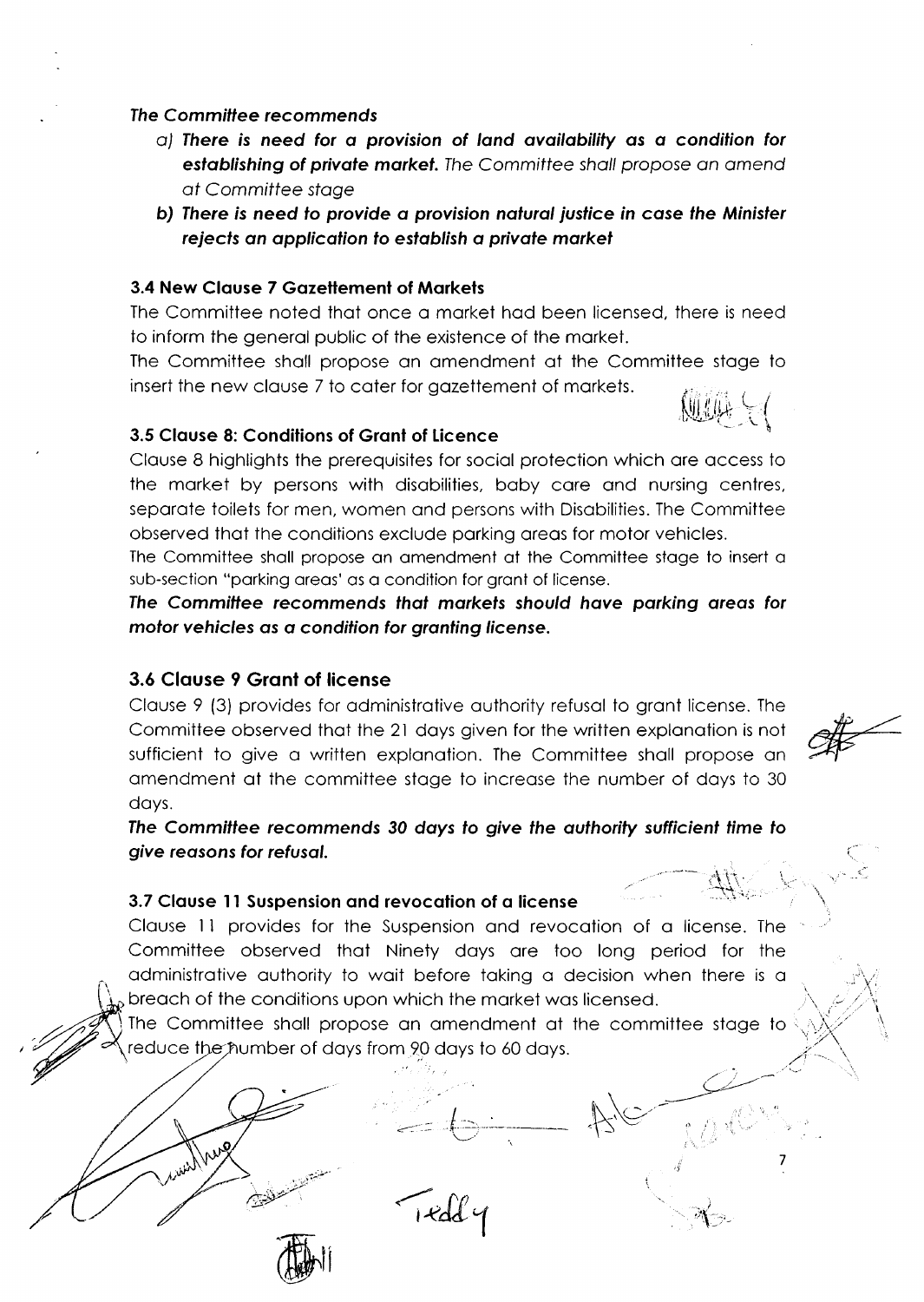#### 3.8 Clouse l6 Register of Morkets

Clouses l6 requires o register of oll morkets to be kept ond mointoined for the purpose of troceobility, eose odministrotion ond revenue collection. The Committee observed thot the provision excludes locotion of the morket.

The Committee sholl propose on omendment of the committee stoge to provide for locotion for eose of odministrotion of morkets.

### 3.9 Clouse l7 Register of Vendors

Clauses 17 requires a register of all vendors within markets to be kept and mointoined for the purpose of troceobility, eose odministrotion ond revenue collection. The Commiltee observed thot sub clouse (3) does not require the vendor to indicate the National Identification Number (NIN) and work permits for non-Ugondons which is the current proctice.

Committee sholl propose on qmendment of the committee stoge to include vendor's ollocotion number. Notionol ldentificotion Number (NlN) for vendors and work permits for non-Ugandans.

### 3.10 Clouse l9 Morket Monogement Committee

Clouses l9 of the bill deol with monogement odministrotion of morkets. This port is intended to cleorly provide for the involvement of vendors in the monogement of the qffoirs of morkets os key stokeholders. The Committee observed thot this provision promotes hormonious relotions ond informotion flow between morket proprietors ond vendors. The committee noted thot the provision does not provide for remunerotions of the members of the Committee ond the regulotion of the election of the Committee members. Committee sholl propose on omendment qt the committee stoge to insert provision for remunerotions of the Committee members ond the regulotion of the election of the Committee members.

### 3.1I Clouse 20 Composilion of the Commiltee

 $\frac{1}{2}$ .....tX'

 $\widehat{\mathbb{V}}$ 

 $\bigcap$ eddy

Clouse 20 Composition of the Committee provides for different person sitting on the Committee. The Committee observed thot key ingredient thot guarantees proper development is safety. When people know they are safe, and the same applies to their properties, it becomes easier to focus on innovation rather than worrying and focusing all their resources on protecting what they have. With security, a market can be certain that its development is secured and provide comfortable living for all vendors.

The Committee recommends the Secretary of Defence be part of the /' composition.

 $\setminus$  / ii ...

 $\downarrow$  .  $\downarrow$   $\downarrow$  $\wedge$  of  $\nearrow$  $\backslash\!\!\!\perp$  /  $\mathscr{W}^{\perp}$  )

 $\frac{1}{\sqrt{2\pi}}$ 



8

,.'4

 $-11$ 

 $\mathbf{r}$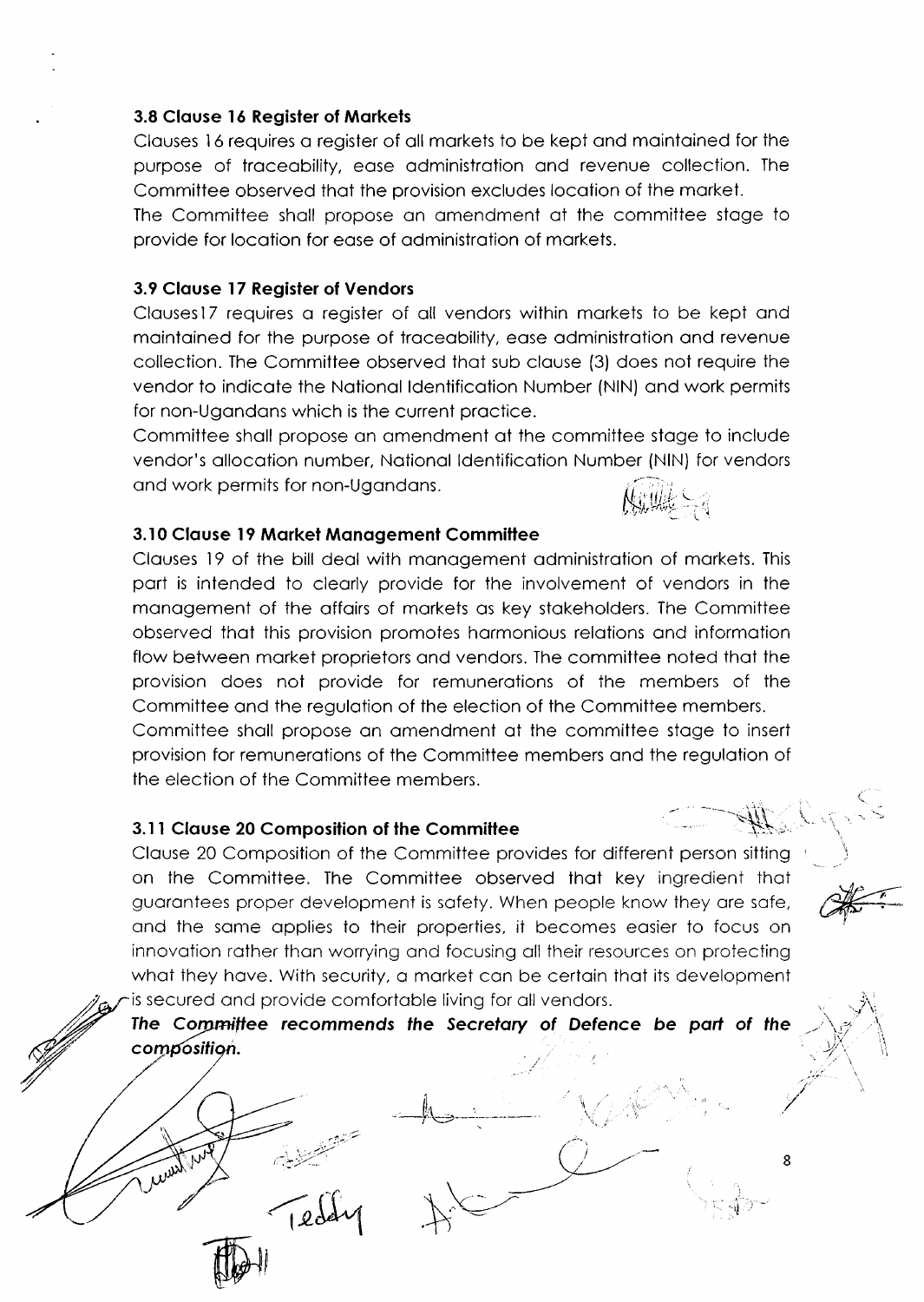Committee sholl propose on omendment of the committee stoge to insert representative of Security, law and order.

### 3.12 Clquse 25 Meetings of the Committee

Clouse 25 (2) provides the choirperson of the Committee sholl give o one doy's notice for oll the meeting to oll members. The Committee observed thot this is too short to coll o meeting ond therefore recommends the doys be increose to seven doys.

Committee sholl propose on omendment of the committee stoge to increase the days to call a meeting to 7 days.

### 3.13 Clouse 26 Sub-Committees

Clause 26 provides for sub-committees for the purpose of effective monogement of the offoirs of the morkets. For effective ond efficient management of the markets recommends finance, security and any other sub-committees deems fit.

The Committee sholl propose on omendment of the committee stoge to insert the sub-committees finonce, security ond ony other sub-committees deems fit.  $\mathbb{Q}$ 

### 3.14 Clause 27 Designation of departments in a market

Clouse 27 seeks to creote trode order in morkets by ensuring thot deportments ore orgonised bosed on goods sold or services provided in o morket. The Committee observed thot sub-section (3) provides for election of two department heads which can bring confusion.

The Committee therefore recommends election of one deputy heod of department head with tenure of two years instead of three.

The Committee sholl propose on omendment of the committee stoge to affect the changes.

### 3.15 Market Administrator

The Committee noted thot there is o need to hove o public servont responsible for public morkets to oversee the operotions of the morket, secure public installations and utilities, public order and public health.

The Committee shall propose a new sub-clause at the Committee stage to include the position of Morket Administrotor.

# 3.18 Clouse 29: Allocotion of shop, pitch or stoll in o public morket

The proposal is to have an allocation committee in each public market constituted by the administrative authority. It shall be responsible for outlining,

 $k$ <sup>2</sup>

 $\mathbb{C}$  ii  $\mathcal{T}^{\pi}_{\mathcal{T}}$ i.-.i-:

(-

 $\checkmark$ ,rj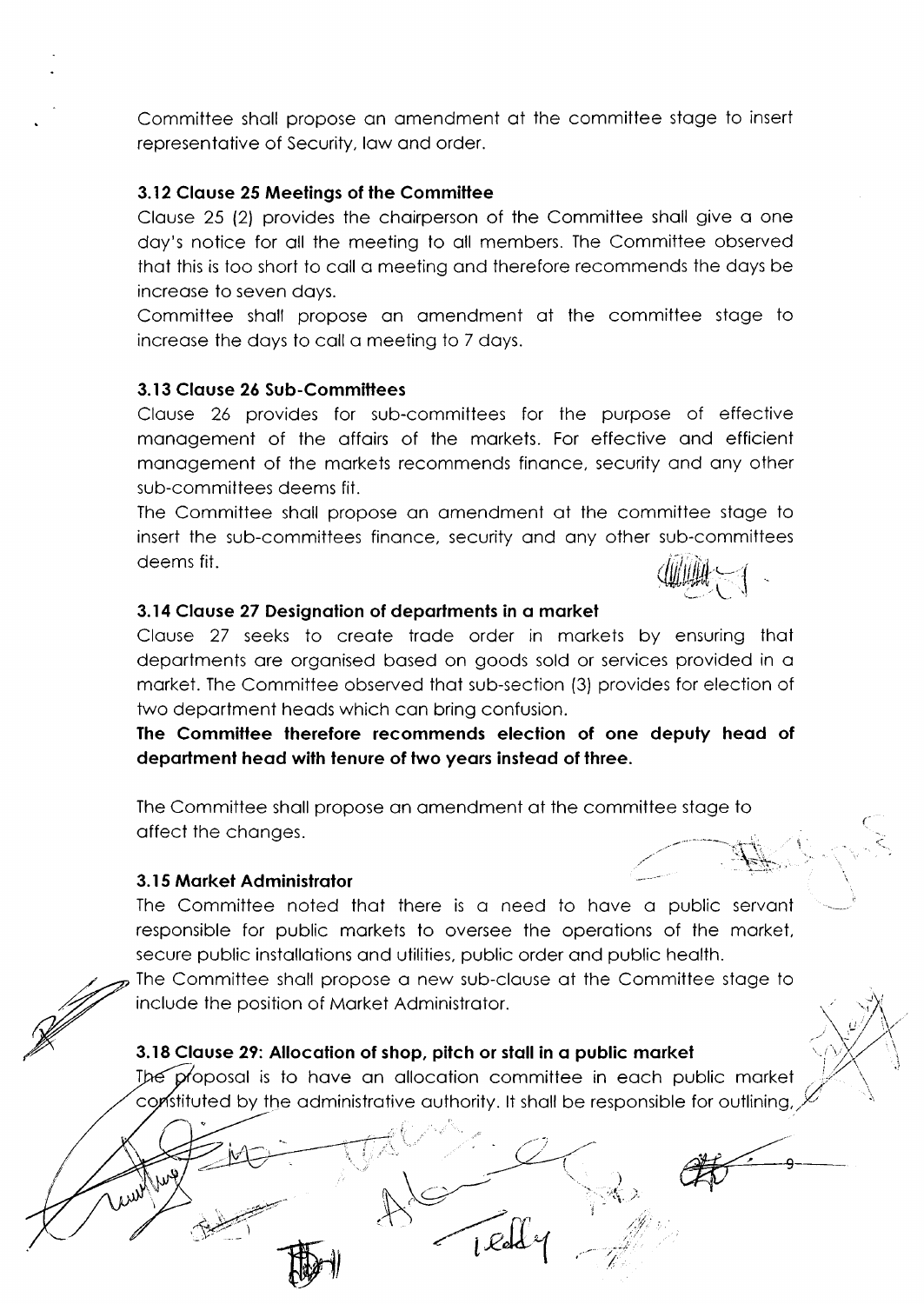designoting ond ollocoting work spoces, shops, pitches or stolls in o public morket. The Committee observed thot this intended to ensure tronsporency and fairness in allocating work places, shops, pitches or stalls in public morkets. The Committee the noted some individuol ocquired mony shops, pitches or stolls ond ore subletting of o higher fee. Also noted the current process of ollocotion is morred with lock of tronsporency ond personol conflict by technicol people in the locol outhorities. This tendency not only mokes business expensive, but olso mokes people shun the morket premises. Clouse 29 further does not stipulote the process of the ocquisition of shops, pitches or stalls in a public market. The Committee further observed that the provision did not provide the composition of the Committee ond therefore recommends the composition of the committee os follows;

- o) The Accounting Officer (Choirperson)
- b) The Finonce Officer
- c) The Officer in-chorge of revenue
- d) The production Officer
- e) The Commerciol Officer
- f) The Community Development Officer
- g) A choirperson of vendors, o womon, elderly, youth; ond o person with disobility

The Committee sholl propose on omendment of the committee stoge to insert the composition of the committees ond new sub-clouses to provide for expression of interests to operote in o morket ond equity ond tronsporency in ollocoting working spoces in the morket.

# 3.19 New Clause 30 Abandonment of shop, stall pitch allocated to a vendor

The Committee sholl further propose clouse to coter for obondonment of shop, stoll pitch ollocoted to o vendor to ensure reolizotion of revenue to the locol outhorities.

The Committee sholl propose on omendment of the committee stoge to insert the new Clouse 30 to coter for the Abondonment of shop, stoll pitch ollocoted to o vendor.

# 3.20 Penalty for breach of conditions of a license

@',

The Committee observed thot custodiol punishment for breoch of conditions of license is not heovier ond deterrent enough in cose o breoch.

The Committee sholl propose on omendment of the committee stoge to increase the imprisonment from year to two years.

# $3.21\,$  New sub-clauses under 34 "Obliteration of market facilities"

 $\mathcal{C}$  $\sqrt{1}$ 

 $\ddot{\phantom{1}}$ 

 $11.1$  $\langle \hat{U}\rangle$ 

> tl  $\ddot{\phantom{0}}$ l;tl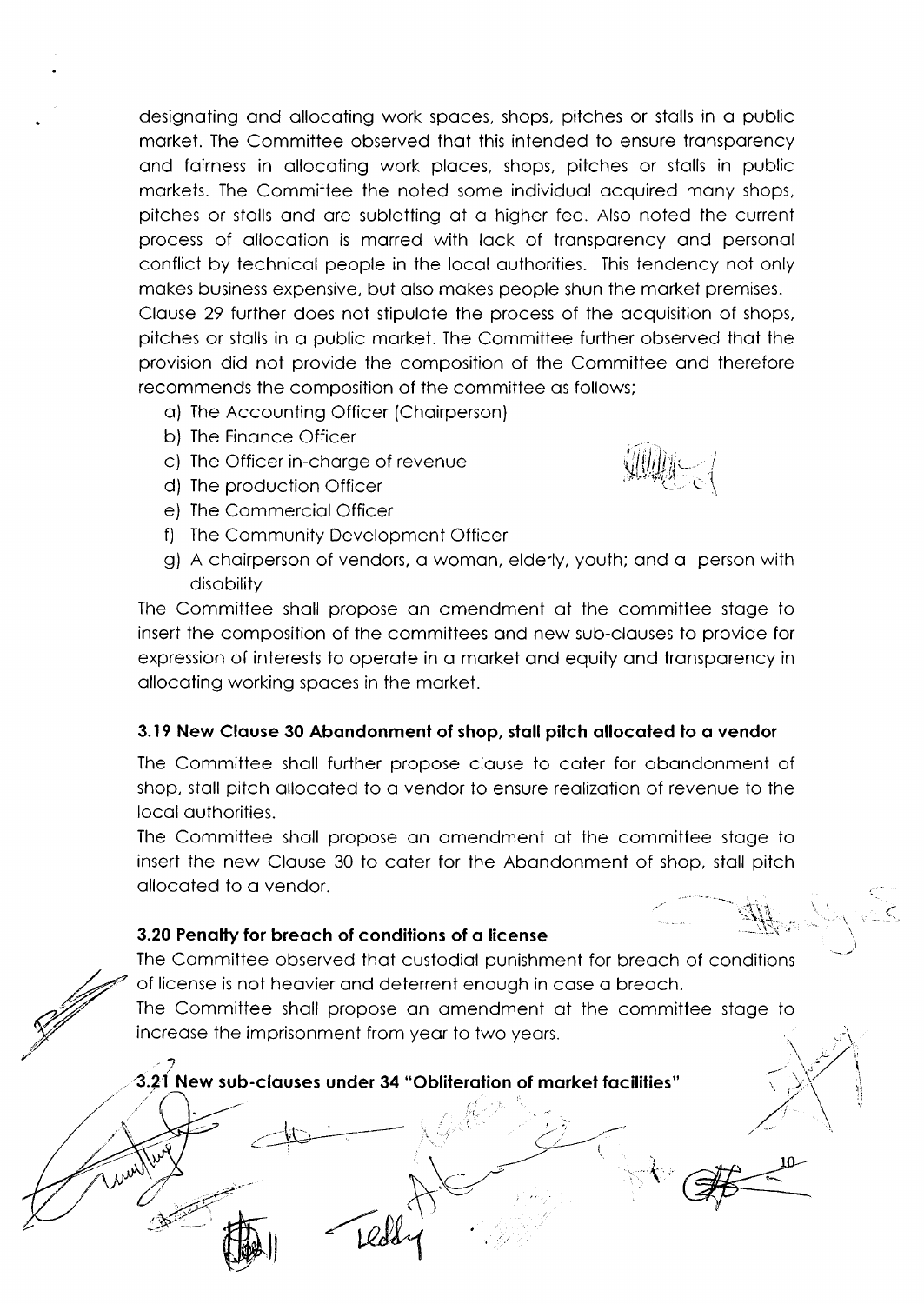The Committee observed that Bill does not provide security of market properties and installations and sales of prohibited sales.

The Committee shall propose an amendment at the committee stage to insert a new sub-clause to secure the market properties and installations and prohibited sale.

# **4.0 CONCLUSION**

Rt. Hon Speaker and Hon. Members, the Committee recommends that the Markets Bill 2021 be passed into law subject to the proposed amendments. Rt.Hon. Speaker, I beg to move



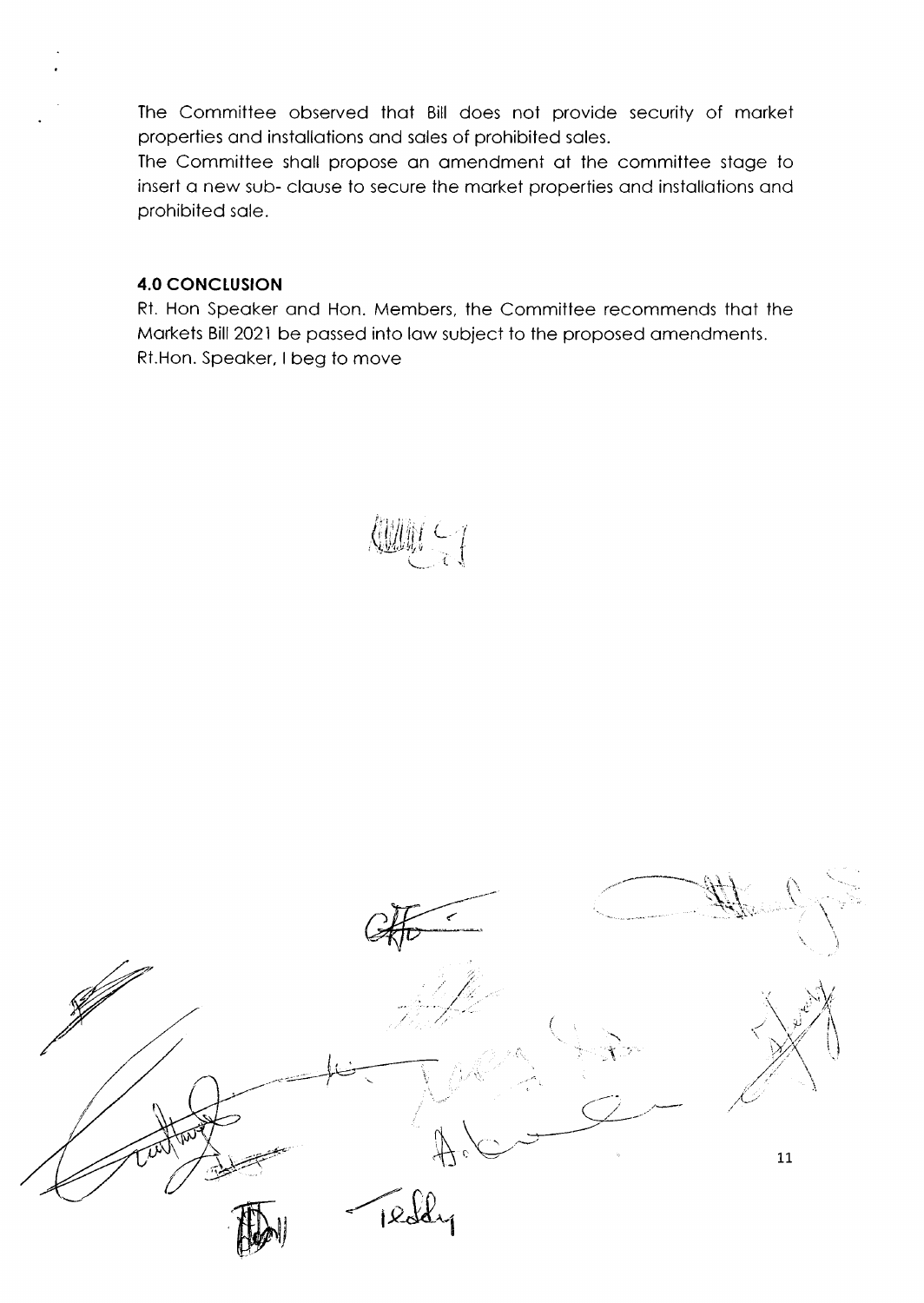### **PROPOSED AMENDMENTS**

- 1. Clause 1: Interpretation
	- Clause 1 is amended by-

(a) Substituting the interpretation of the words "private market"

Substitute: The phrase "private market" as provided in the bill is substituted to read as follows-

"private market" means a market established by any person other than the local authority and licenced in accordance with this Act:

(b) Substituting the interpretation of the words "responsible minister" **Substitute** The phrase "responsible Minister" as provided in the bill to read as follows-

"Responsible Minister" means the Minister responsible for local governments or Minister responsible for the Kampala Capital City Authority as the case may be:

# (c) Substituting the definition of the word "vendor"

**Substitute** The phrase "Vendor" as provided in the bill is substituted to read as follows:

"Vendor" means a person authorised to carry out business in the market.

Insert Interpretation for a new phrase immediately after the interpretation of phrase "market administrator"

"Market operator" refers to a person who owns a market.

# Justification:

- a) This is for clarity since all markets whether public or private markets to are authorised by local authority before operations.
- b) This new Act the Market Act 2021 shall be implemented by two different ministries that is the Minister responsible for Local Government and Minister responsible for Kampala city as it is applicable
- c) For clarity on who is a vendor.

# 2. Amendment of Clause 4: Establishment of public markets

Llde

**Redraft:** sub clause (4) of the bill is redrafted to read as follows;

The conditions for licensing a private market prescribed under section shall apply to public markets''

 $12$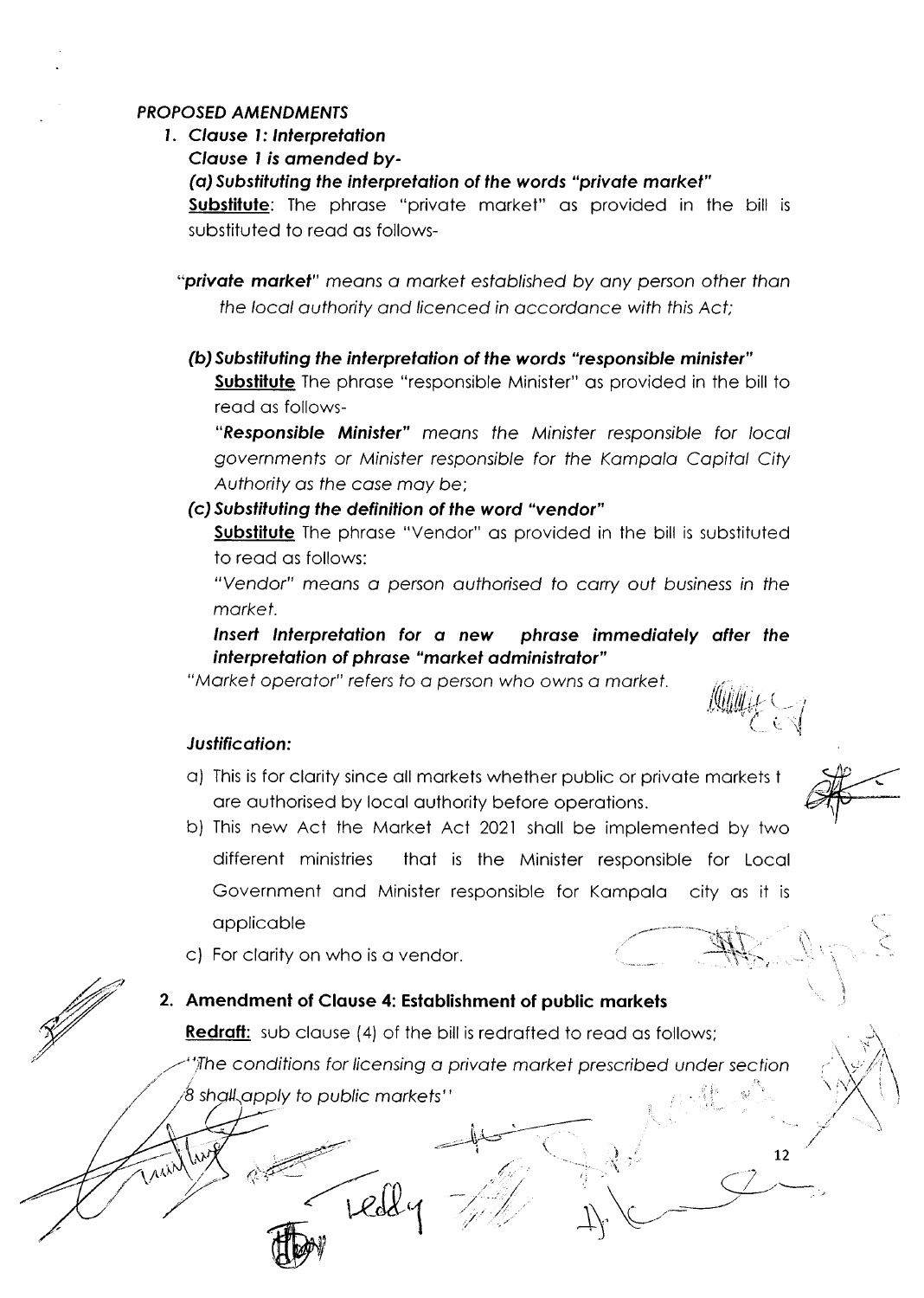### **Justification**

Conditions for the market to be licensed remain the same whether the market is private or public.

# 3. Amendment of Clause 6: establishment of private markets

a) inserting a new paragraph in sub clause (2);

Insert new paragraphs after paragraphs (b) and do renumbering

- "availability of land"  $\mathbf{i}$
- ii) certificate of incorporation for a legal entity
	- b) Insert a new sub clause immediately after sub clause (6) to read as follows:

(7) An applicant who is dissatisfied with the decision of the responsible Minister may apply to Court.

# **Justification**

- a) There is a need for the applicant to file evidence of availability of land for purposes of facilitating the local authority to be sure that land is already secured for purposes of constructing a market.
- b) Where the applicant is a legal person, there is need of proof that that company is registered in Uganda.
- c) Right to apply for to court seeking redress is the creature of statute and an applicant should be given opportunity to seek court redress in case he or she is not satisfied with decision of the Minister.
- 4. Insertion of a new clause: Gazettement of markets Insert a new clause immediately after clause 6 to read as follows;



# "Gazetting markets

The administrative authority shall, with in thirty days of issuance of license cause name(s) of marked licensed to be published in the national gazette.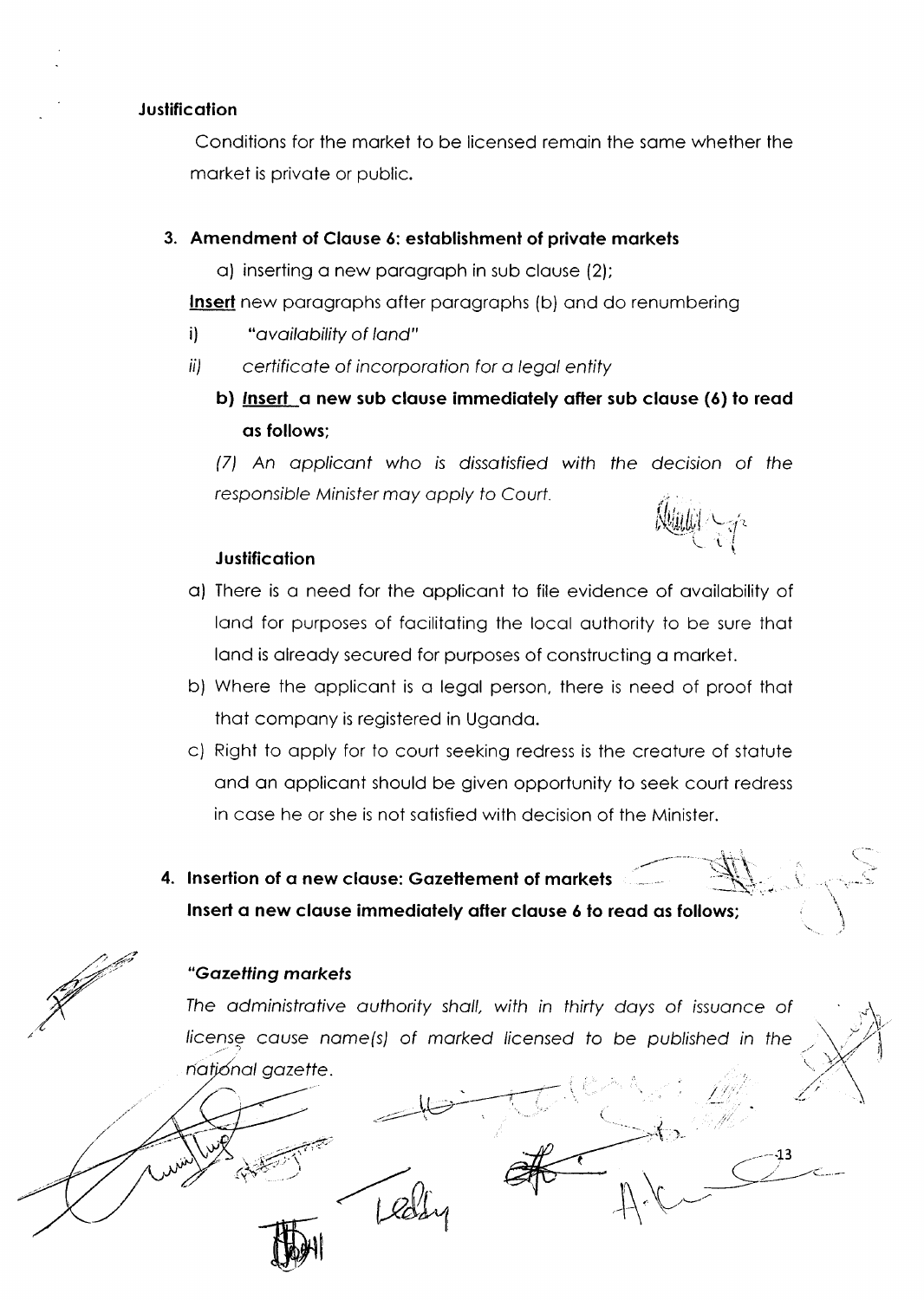#### **Justification**

The public need to be notified on the existence of the morket

#### 5. Amendmenl of Clouse 8: Conditions for gront of licence

lnsert o new porogroph in sub clouse (2) ofter porogroph(c) to reod os follows;

"(d) Parking area for motor vehicles"

#### **Justification**

Eoch morket should eor mork ond secure o demorcoted ploce for porking vehicles ond motor cycles.

### 6. Amendment of Clause 9: grant of licence

Amendment in sub clause (3);

 $@$ ,

!i'

,<br>: .<br>://; -. ,.:.'.. ')' ..

14

 $\overrightarrow{A}$ 

 $\tau$  -  $\sim$ 

I

iiirii

Substitute for the words "twenty one" appearing in line two of sub clouse (3) with o word 'thirfy".

#### **Justification**

Twenty one days are too short period for the administrative authority to take a decision. The administrative authority should at least be given four weeks within which it moke o decision qnd communicote to the opplicont.

### 7. Amendment of Clause 11: suspension and revocation of a license

 $\lceil \varrho \n\vert$ 

Amend sub clause (2) by-

d:-':;

**Substitute** for the words "ninety" appearing in sub clause (2) line tree with a word 'sixty".  $\left\{ \cdot ,\cdot \right\}$  $\tilde{\mathcal{F}}$  $\sum_{i=1}^n$ 

## **Justification**

Ninety doys ore too long period for the odministrotive outhority to woit before taking a decision when there is a breach of the conditions upon which the market was licensed.

 $\ell = 3$